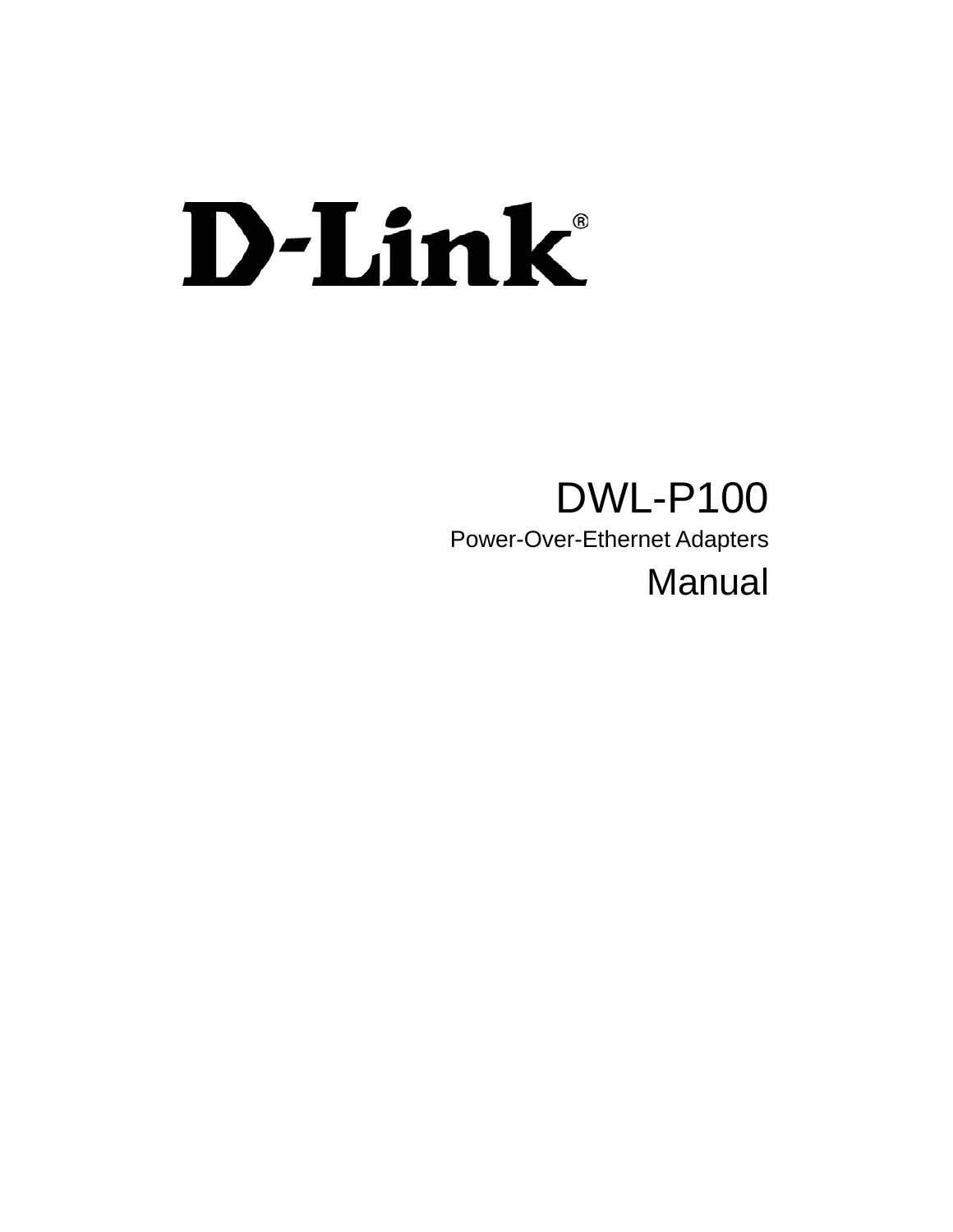#### Introduction

#### About *Power Over Ethernet* (POE)

The DWL-P100 Power Over Ethernet (POE) Adapters are design to supply operational power to a Wireless Access Point. These Power Over Ethernet Adapters give users the ability to mount an Access Point virtually anywhere in a building no matter where the power outlet is located such as ceilings, attics, or roofs. It eliminates the need to use an AC-DC power supply at the Access Point making the setup more convenient. D-Link's DWL-P100 Power Over Ethernet Adapters take advantage of the unused cable pairs within Ethernet Cat 5 cabling. The Base Unit inserts DC voltage into the unused wires therefore allowing the single Category 5 cable to carry both Ethernet data and DC power to an Access Point. The POE Terminal Unit splits the data and DC power apart, which is then supplied to the Access Point.



 $-2-$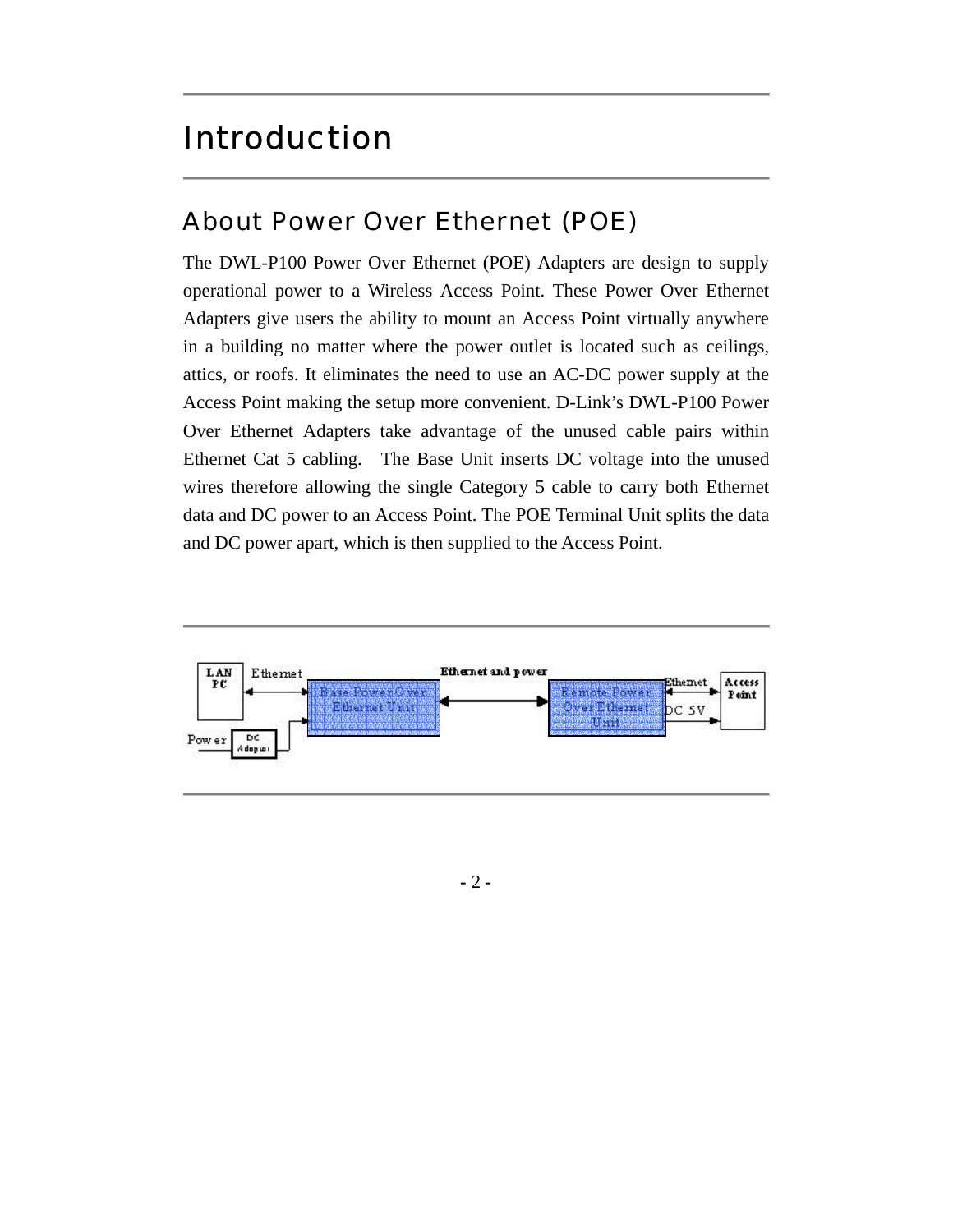## Contents of Package



- 1. D-Link Power Over Ethernet / Base Unit
- 2. D-Link Power Over Ethernet / Terminal Unit
- 3. AC/DC power Adapter
- 4. Ethernet Cable
- 5. Quick Installation Guide
- 6. DC Power cable

**- -** 3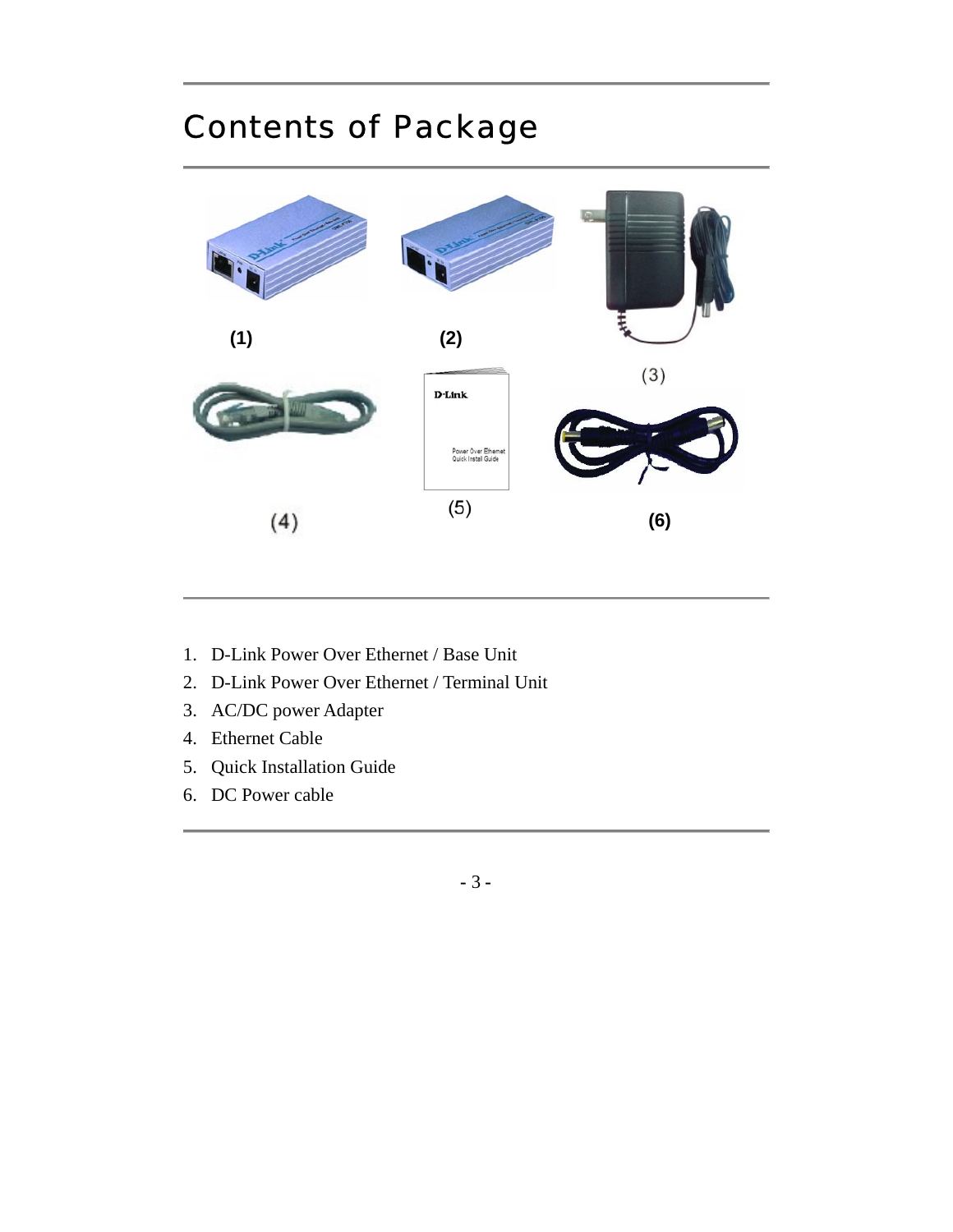## The D-Link DWL-P100

The DWL-P100 includes two modules:

- *Power Over Ethernet* / Base Unit
- *Power Over Ethernet* / Terminal Unit

The Base *Power Over Ethernet* module plugs into the wall AC outlet and also connects to the wired hub. This will supply both low-voltage DC power and data over the existing Category 5 cabling. The Terminal *Power Over Ethernet* module separates the DC power and data, and connects conveniently to the Wireless Access Point.

#### Features

- Provides DC power over existing Category 5 cabling to Access Points
- Transforms incoming AC power into low-voltage DC power
- Base and Terminal *Power Over Ethernet* modules powers any Wireless Access Point requiring 5V/1A DC input
- **Protects Access Point from possible damages due to power-surges**

 $-4-$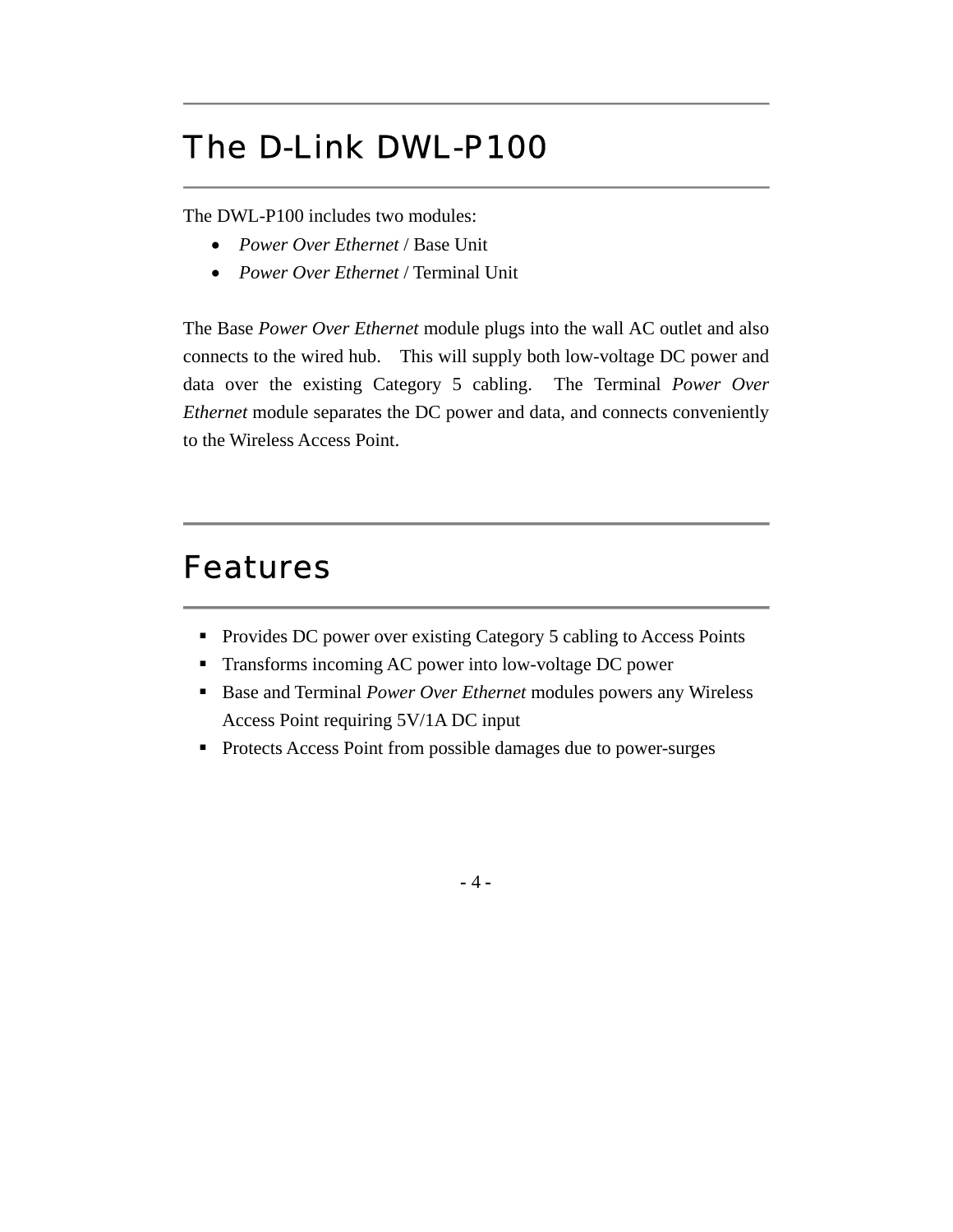

#### Connection Architecture

**- -** 5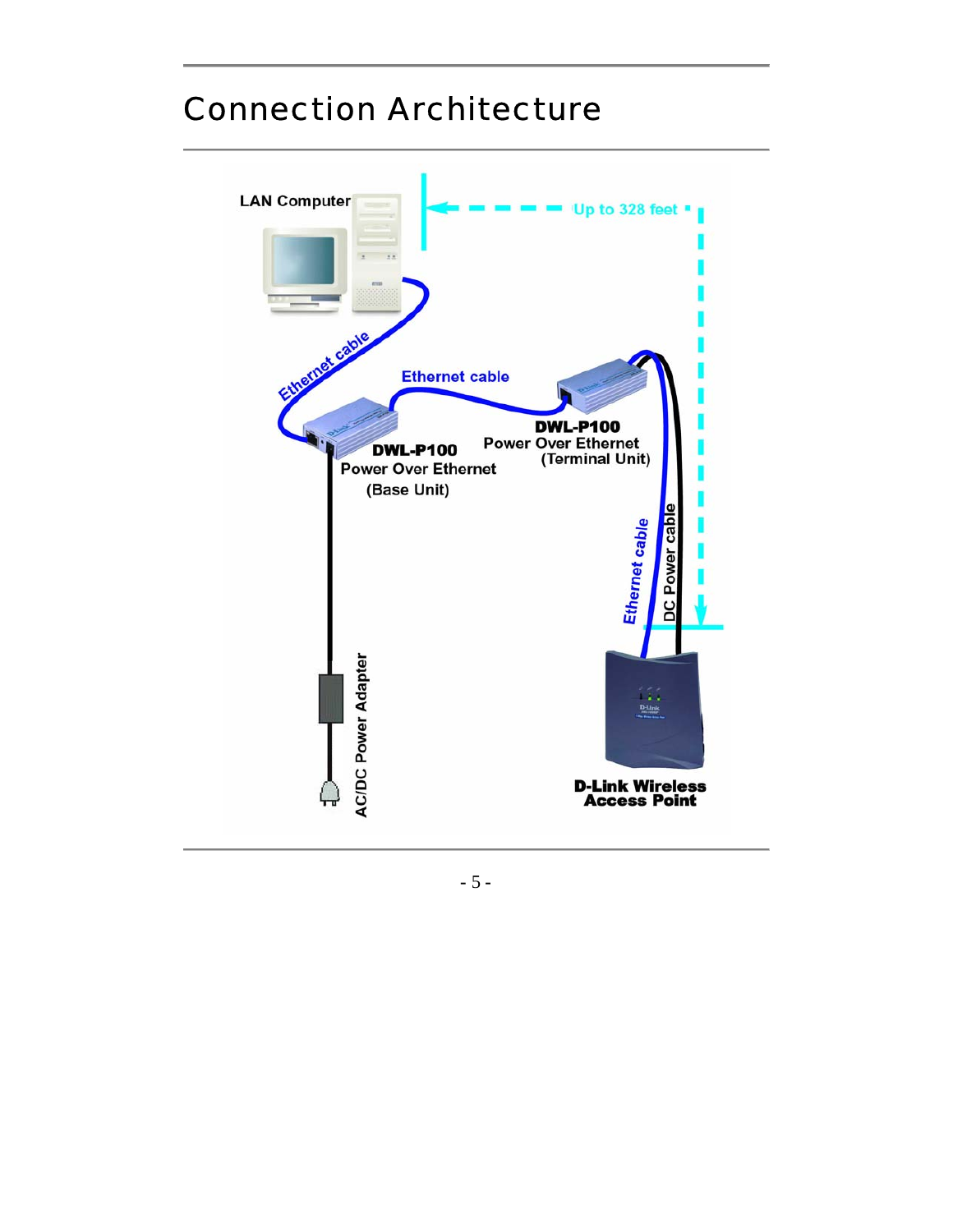#### **Specifications**

- Category 5 pin power usages:  $4/5$ ,  $7/8$
- Output Voltage 5VDC/1A (Terminal side)
- Ethernet Connector: RJ-45
- Ethernet Data Rate: 10/100 Mbps
- Number of AP's it can power: 1
- Ethernet Data Cable: TIA/EIA-568, Category 5 Cable
- Device Weight (pair): 0.269 lbs
- Dimensions: 3.15in x 1.73in

#### Hardware Installation

1. Connect the cable from the PC/Hub/Switch to the Base Unit "LAN IN"

- 2. Connect the Power Adapter to the Base Unit "DC 15V IN." The green PWR LED on the Base Unit should light up.
- 3. Connect the cable from the Base Unit "LAN OUT" to the "LAN IN" of the Terminal Unit. (max cable length up to 328ft/100m, as defined by IEEE 802.3)
- 4. Connect an Ethernet cable from the Terminal Unit "LAN OUT" to the LAN port of the Wireless Access Point (AP).
- 5. Connect the "DC 5V OUT" from the Terminal Unit to the DC 5V input port of the AP using the power cable provided. The green PWR LED of the Terminal Unit should light up.
- 6. Operate the Wireless Access Point normally.

 $-6-$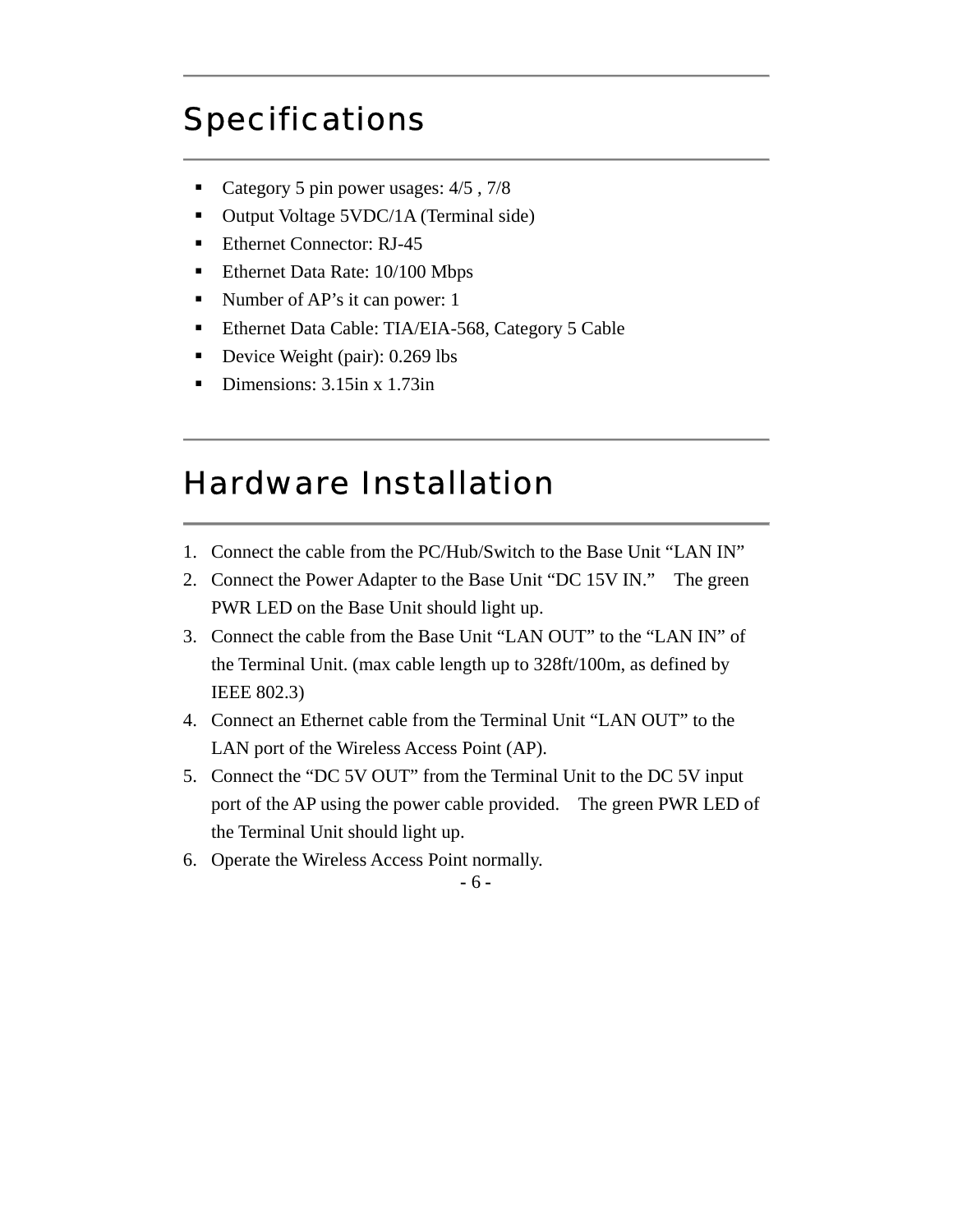#### Contacting Technical Support

You can find software updates and user documentation on the D-Link website.

D-Link provides free technical support for customers within the United States and within Canada for the duration of the warranty period on this product.

U.S. and Canadian customers can contact D-Link technical support through our

Web site, or by phone.

#### **Tech Support for customers within the United States:**

 *D-Link Technical Support over the Telephone:* (877) 453-5465 Monday through Friday 7:00am to 12:00am.  *D-Link Technical Support over the Internet:* http://support.dlink.com email:support@dlink.com

#### **Tech Support for customers within Canada:**

 *D-Link Technical Support over the Telephone:* (800) 361-5265

**- -** 7